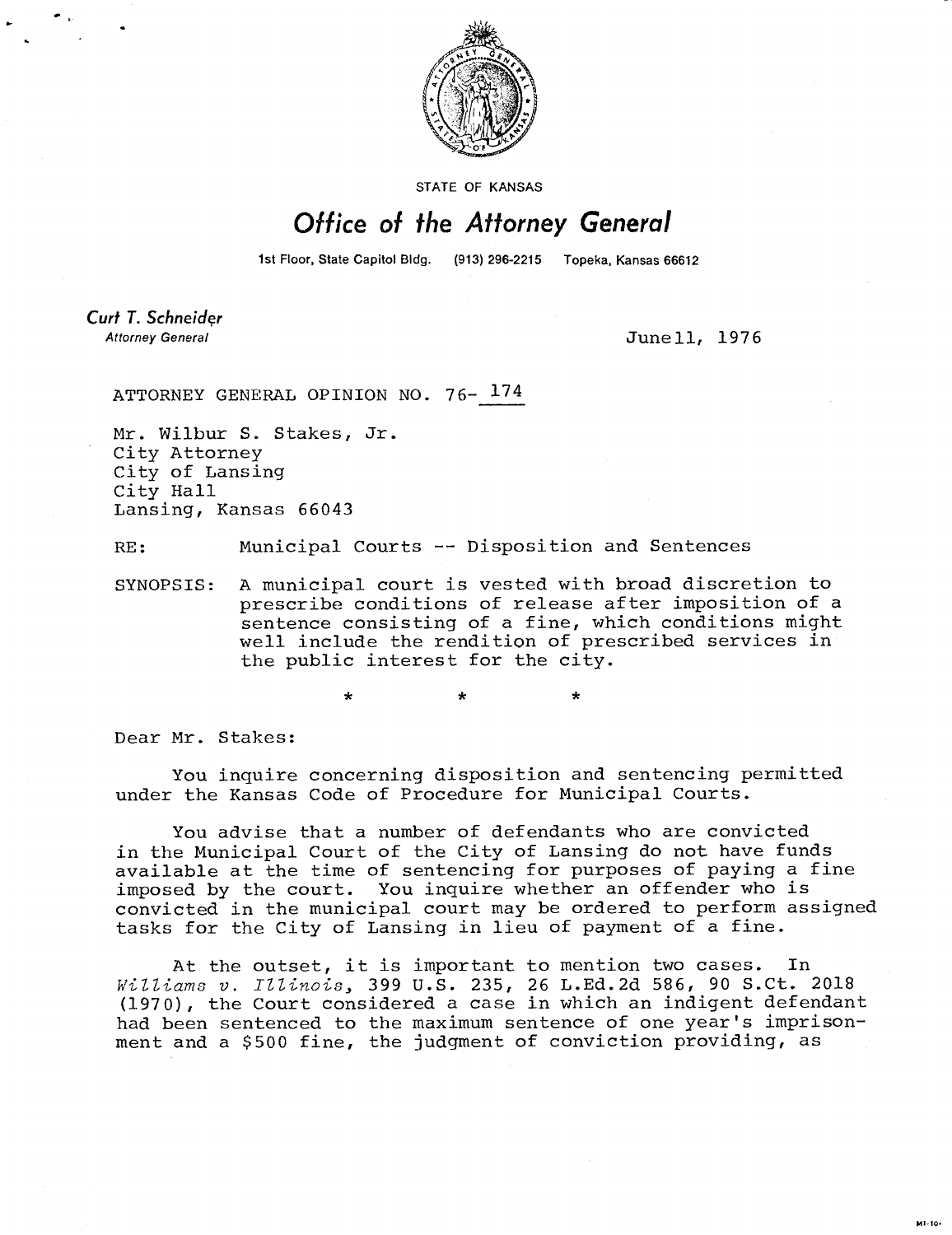Mr. Wilbur S. Stakes, Jr. June 11, 1976 Page Two

permitted by state statute, that if the defendant were in default of the monetary payment at the expiration of his term of imprisonment, he could remain in jail to "work off" the fine at the statutory rate of \$5 per day. Concluding that "when the aggregate imprisonment exceeds the maximum period fixed by statute and results directly from an involuntary nonpayment of a fine or court costs we are confronted with an impermissible discrimination that rests on ability to pay," the Court held that the defendant could not be imprisoned solely because of indigency.

In Tate v. Short, 401 U.S. 395, 28 L.Ed.2d 130, 91 S.Ct. 668 (1971), the defendant had been convicted of nine traffic offenses, punishable by fines only, and was fined a total of \$425. Unable to pay the fine, he was ordered to prison for 85 days, being credited \$5 per day for each day toward payment of the fine. Following Williams, the Court again stated thus:

> "Since Texas has legislated a 'fines only' policy for traffic offenses, that statutory ceiling cannot, consistently with the Equal Protection Clause, limit the punishment to payment of the fine if one is able to pay it, yet convert the fine into a prison term for an indigent defendant without the means to pay his fine." 401 U.S. at 399.

K.S.A. 12-4509 specifies the possible dispositions available to the municipal court. It states thus:

> "Whenever an accused person is found guilty of the violation of an ordinance, the municipal judge may:

(a) Release the accused person without imposition of sentence;

(b) Release the accused person on probation after the imposition of sentence, without imprisonment or the payment of a fine or a portion thereof, subject to conditions imposed by the court; or

(c) Impose such sentence of fine, imprisonment, or both, as may be authorized for the ordinance violation."

Under (b), after imposition of sentence such a fine, the court may order the accused person released on probation, subject to conditions imposed by the court. The code does not specify the conditions which may be imposed, and accordingly, the municipal court is granted broad discretion in the formulation of conditions of release after imposition of sentence. The court appears to be vested with broad